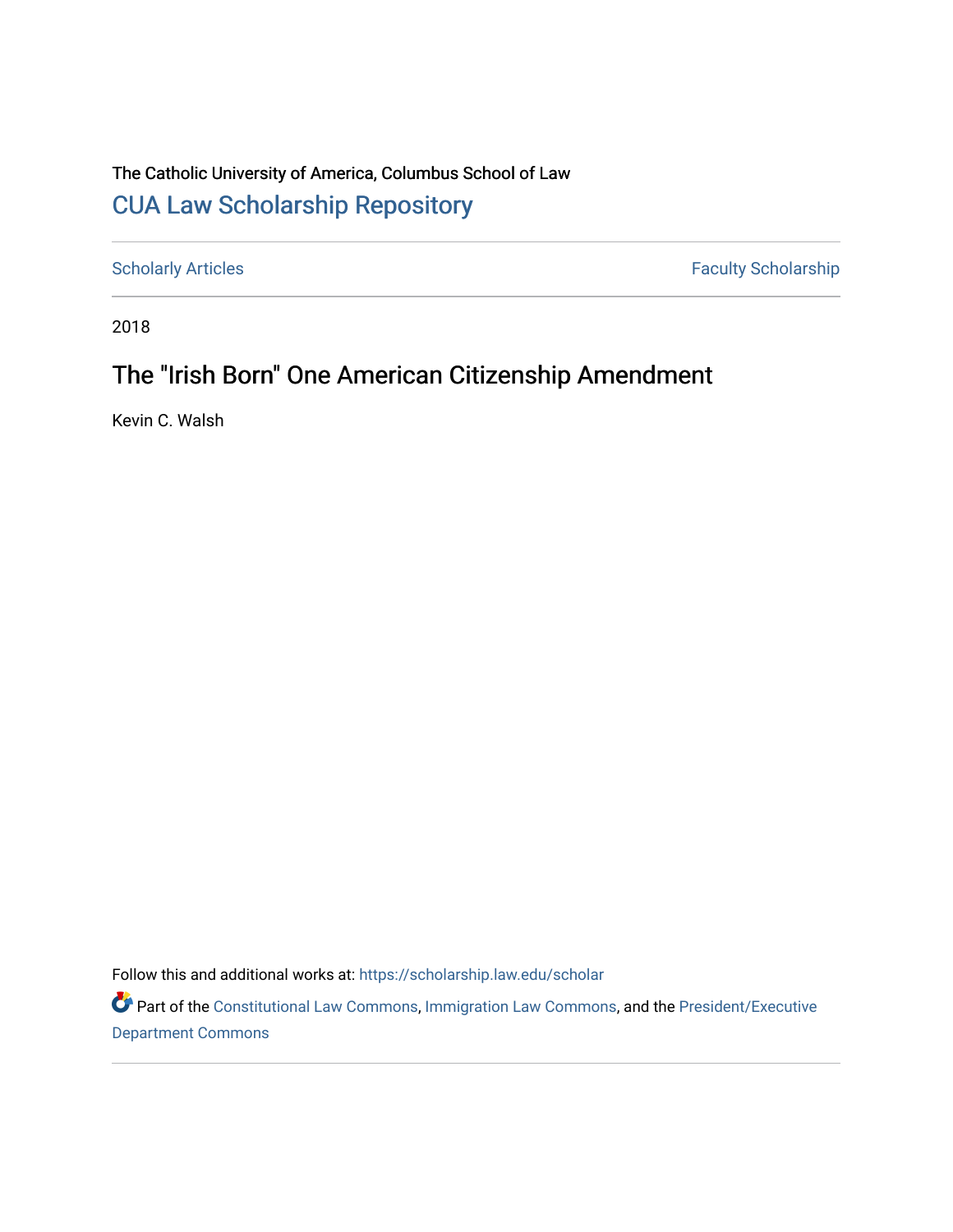# THE "IRISH BORN" ONE AMERICAN CITIZENSHIP AMENDMENT

## KEVIN C. WALSH\*

## ♣

"To be appointed to a place may be a matter of indifference. To be incapable of being appointed, is a circumstance grating, and mortifying."<sup>1</sup>

- Foreign-Born American Founder James Wilson

### PROPOSED AMENDMENT

"That article two, section one, clause five, be amended so as to read:

'No person except a Citizen of the United States shall be eligible to the Office of President; neither shall any person be eligible to that Office who shall not have attained to the Age of thirty five Years, and been fourteen Years a resident within the United States."

#### OR

'No Person except a natural born Citizen, or a Citizen of the United States, at the time of the Adoption of this Constitution, shall be eligible to the Office of President; neither shall any person be eligible to that Office who shall not have attained to the Age of thirty five Years, and been fourteen Years a resident within the United States.'

Copyright © 2018 Kevin C. Walsh.

<sup>\*</sup>Professor of Law, University of Richmond School of Law. Thank you to my fellow participants in this symposium for helpful guidance and to Clay Clifton for research assistance.

 <sup>1.</sup> MAX FARRAND, RECORDS OF THE FEDERAL CONVENTION 237 (1911).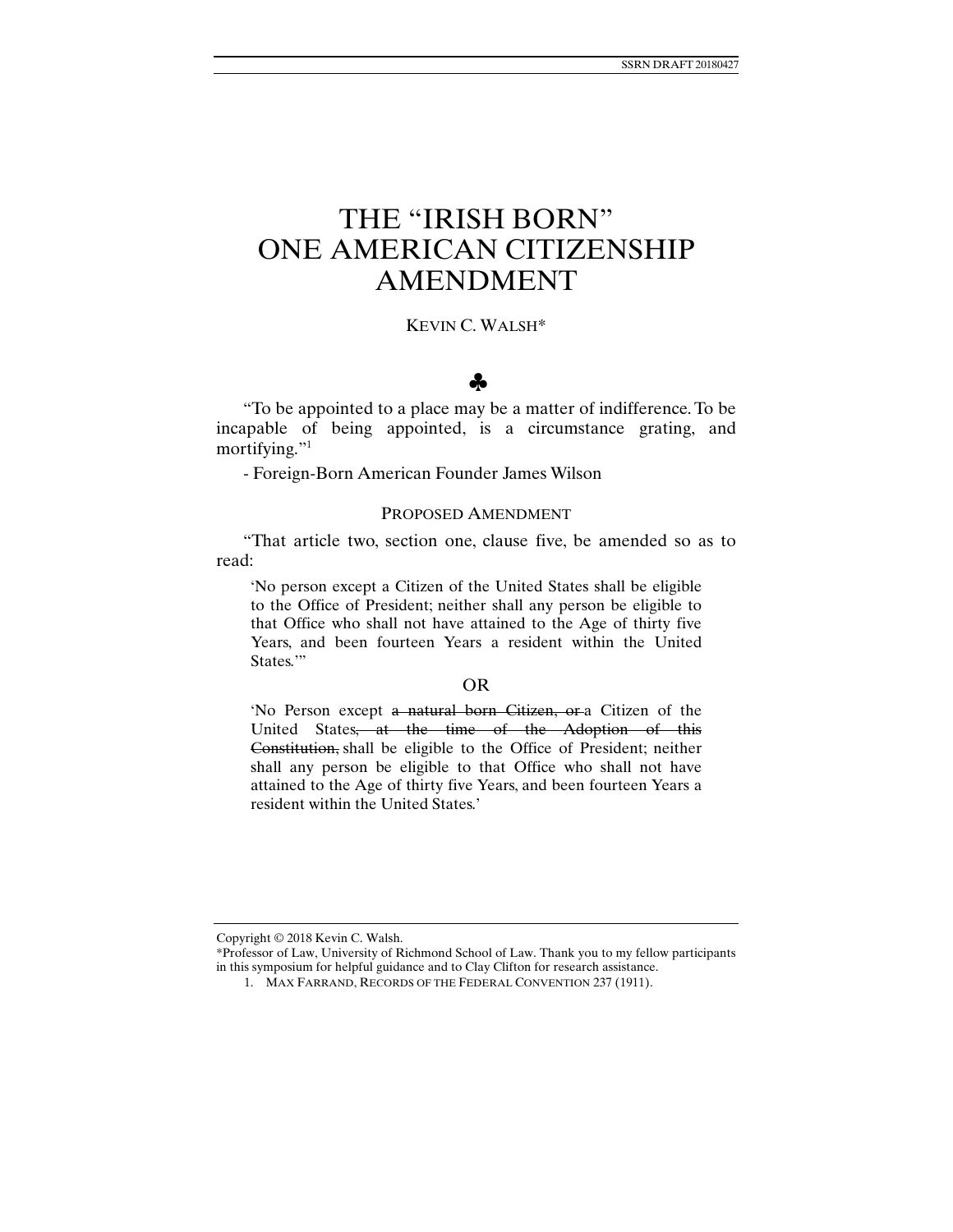## **INTRODUCTION**

Our Constitution has a deferred maintenance problem because we have fallen out of the habit of tending to its upkeep ourselves. The silver lining is a double benefit from any constitutional maintenance projects that we undertake now. These projects are good not only for what they do to our Constitution, but also for making us exercise selfgovernment muscles that have atrophied from civic sloth.

Fortunately, the time has never been better to repeal one of our Constitution's most pointlessly exclusionary provisions. The President of the United States is married to a naturalized citizen. And nobody can legitimately question the patriotism of the First Lady of the United States, Melania Trump. She flies on Air Force One with the President and represents our country both at home and abroad. As an American citizen, she is as much an American as the President himself. This fortuitous circumstance is just one reason it might be possible to eliminate what the Supreme Court has identified as the only legal difference between naturalized and natural born citizens eligibility for the presidency.<sup>2</sup>

In a video address presented to newly naturalized citizens in West Virginia, President Trump told the brand-new American citizens present that, "No matter where you came from, what faith you practice, this is now your country. There is no higher honor, no greater responsibility. All Americans are now your brothers and sisters. You share one American heart, one American destiny."3 President Trump was spot-on right, but for one point: "Unless," he might have added, "you want to run for President of the United States."

Article II, Section 1, Clause 5 of the Constitution limits eligibility for the office of President to "natural born Citizens."4 This Natural Born Citizen Clause imposes an eligibility requirement for the presidency alone. The Twelfth Amendment extends the natural born citizen requirement to the vice presidency by piggybacking on the presidential eligibility requirements.<sup>5</sup> But none of the other offices in

 <sup>2.</sup> *See* Luria v. United States, 231 U.S. 9, 22 (1913) ("Under our Constitution, a naturalized citizen stands on an equal footing with the native citizen in all respects, save that of eligibility to the Presidency.").

 <sup>3.</sup> Donald Trump, *Trump's Video Message to Newly Naturalized Citizens,* WHITE HOUSE*, accessed via* WASH. POST (Sept. 22, 2017), https://www.washingtonpost.com/video/ politics/trumps-video-message-to-newly-sworn-in-us-citizens/2017/09/15/0d910122-9a1a-11e7 af6a-6555caaeb8dc\_video.html?utm\_term=.66b339090650.

 <sup>4.</sup> U.S. CONST. art. II, § 1, cl. 5.

 <sup>5.</sup> U.S. CONST. amend. XII ("[N]o person constitutionally ineligible to the office of President shall be eligible to that of Vice-President of the United States.").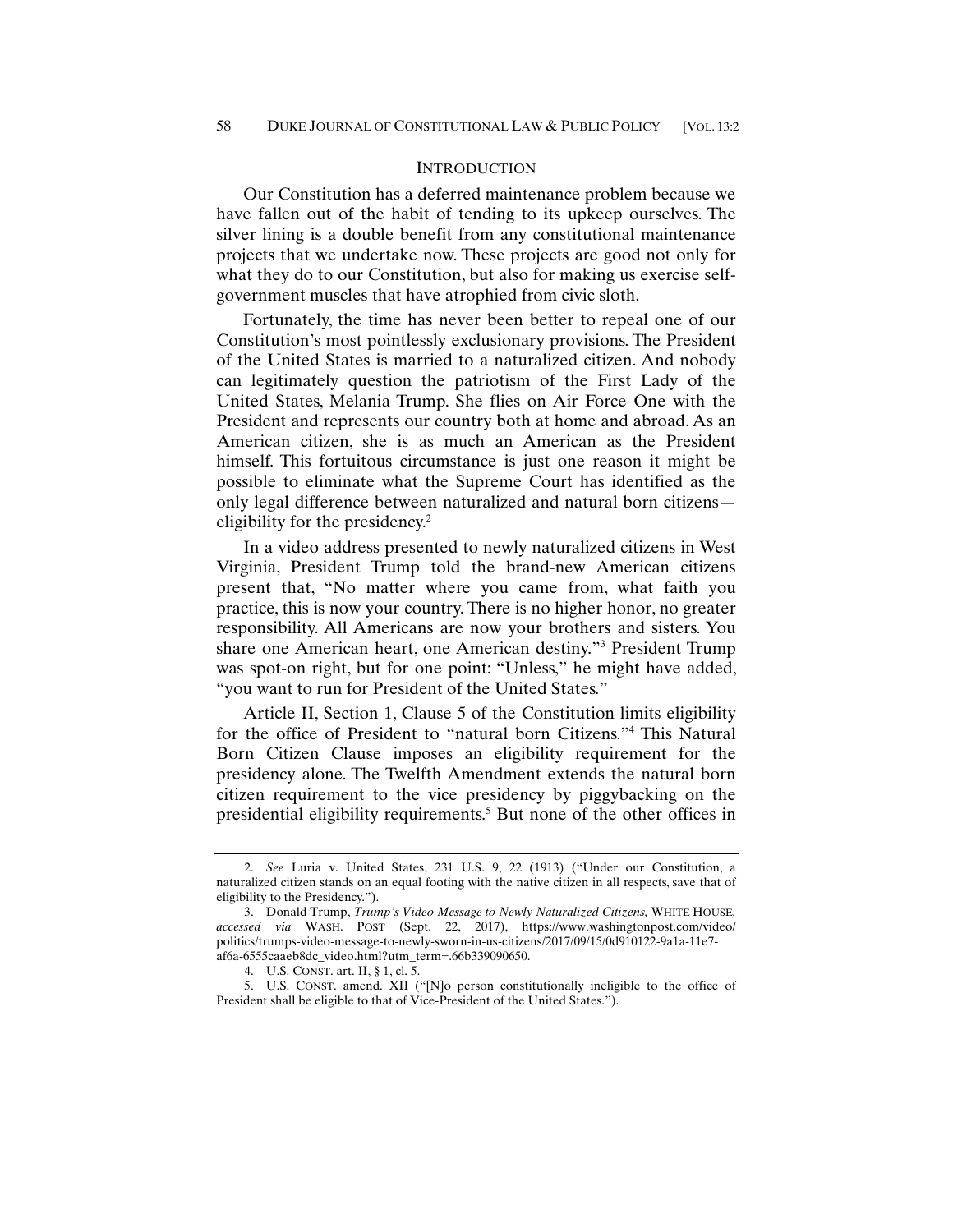the line of presidential succession has a natural born citizen requirement.

Naturalized citizens may serve as a Justice on the Supreme Court of the United States, in Congress, or in the President's Cabinet, to name a few high federal positions.<sup>6</sup> And many naturalized citizens have served in these capacities. This eligibility of naturalized citizens for federal offices other than President was a deliberate proimmigrant break from English practice. The break was not complete, though, because the office of President presented a distinct worry in the early Republic. "[S]ome at the time feared that a scheming foreign earl or duke might cross the Atlantic with a huge retinue of loyalists and a boatload of European gold, and then try to bully or bribe his way into the presidency."7 By virtue of his office, this foreigner would then hold the highest military command in the nation.

Even if that concern were well-founded then, it is not now. After all, despite fears of a foreign-born Commander in Chief in our fledgling nation, many naturalized citizens by now have held high military commands in the U.S. Armed Forces, and hundreds have earned the Congressional Medal of Honor.

The Natural Born Citizen Clause has long been anomalous in our constitutional order. There have been over thirty amendment proposals introduced in Congress to repeal Article II's birth-based presidential eligibility requirement, including more than two dozen since 1960.<sup>8</sup> The number and persistence of these proposals is unsurprising. It is un-American to discriminate against naturalized Americans the way the Natural Born Citizen Clause does.

The Clause also generates significant legal uncertainty, which imposes both economic and political costs on our presidential elections. Although the Natural Born Citizen Clause has a clear core that excludes naturalized citizens, the rest of its exclusionary reach is unclear because of longstanding unresolved questions about the legal

 <sup>6.</sup> The only mention of "natural born Citizen" in the Constitution is in Article II's presidential eligibility requirements. *See generally* U.S. CONST.

 <sup>7.</sup> AKHIL AMAR, AMERICA'S UNWRITTEN CONSTITUTION 454 (2012).

 <sup>8.</sup> *See, e.g.*, Thomas H. Lee, *"Natural Born Citizen,"* 67 AM. U. L. REV. 327, 328–29 (2017) ("[T]he U.S. Supreme Court has never decided what the words mean, and . . . intense prior scrutiny and scholarship has yielded no definitive answer to date."); Lawrence Friedman, *An Idea Whose Time Has Come—The Curious History, Uncertain Effect, and Need for Amendment of the "Natural Born Citizen" Requirement for the Presidency*, 52 ST. LOUIS U. L.J. 137, 137–38, 137 n.7 (2007) (listing proposed amendments).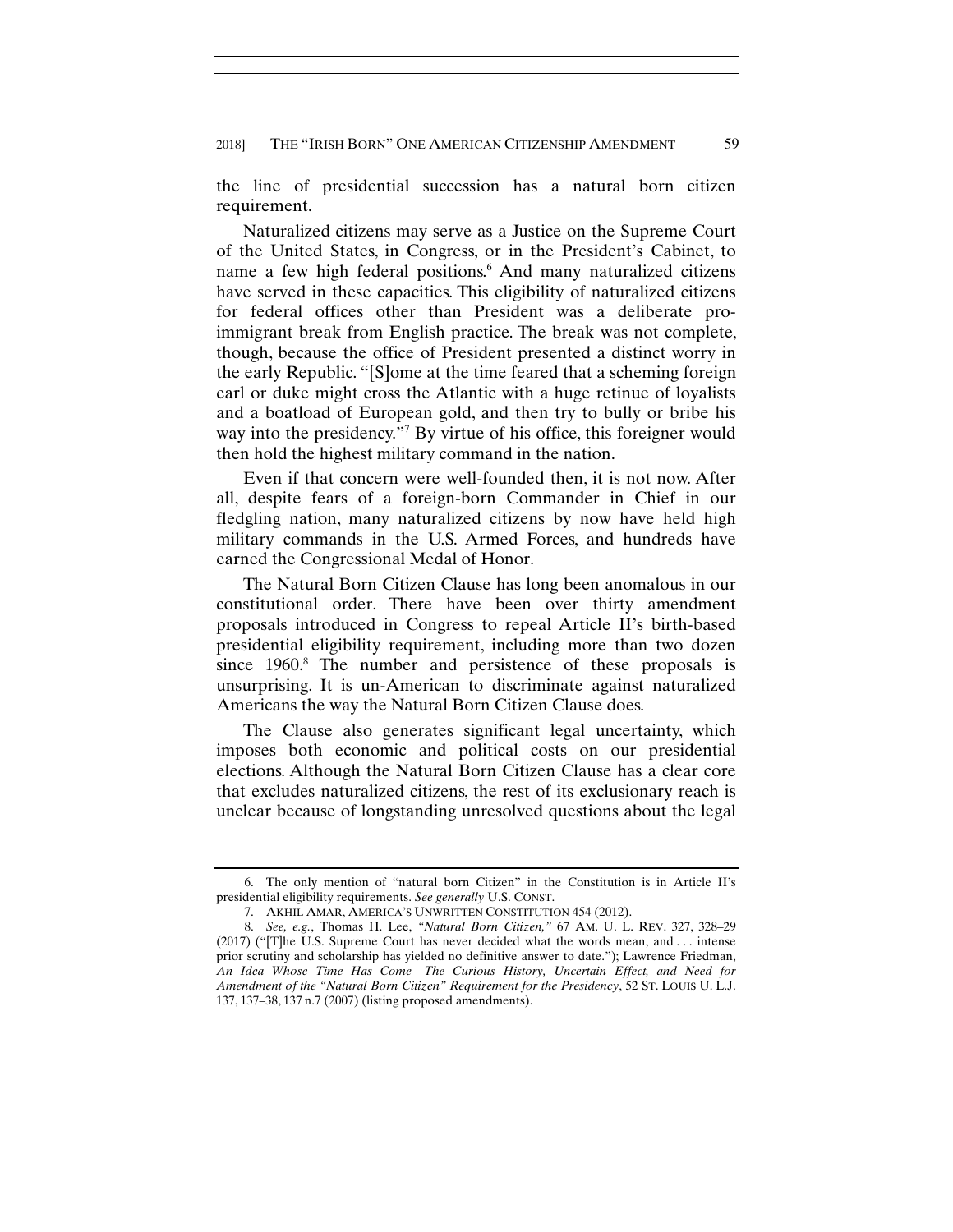meaning of "natural born Citizen."9 This uncertainty due to legal opacity is why disputes about the eligibility of various candidates regularly arise, and will continue to arise, in presidential election cycles.10 And because these disputes arise only in the context of specific candidates, the distorting forces of politics and ideology are at their maximum when election commissioners, courts, and voters find themselves confronted with the claim that a particular candidate is ineligible under this perplexing provision.

This essay proceeds in three parts. Part I reviews the primary reasons for the persistent appeal of an amendment to repeal the Natural Born Citizen Clause. This part does not go into much detail in examining the reasons for the failures of prior attempts. The simplest reasons are the most powerful: it is exceedingly difficult to amend the Constitution, and it is particularly hard to get enough people to care enough about something like the Natural Born Citizen Clause. Part II turns to why prospects for passage of a repeal amendment are more propitious now. Some of this has to do with the increasing salience of the Clause as more partisans become aware of its exclusion or potential exclusion of candidates from both major parties. But more has to do with the changing politics of immigration more generally. The political benefits for Republicans are relatively greater now than they have been in the past, while there would be no opposition at all from Democrats (as there has been in the past). Part III proposes a particular amendment to repeal the Natural Born Citizen Clause. This proposal is identical to the amendment first introduced in Congress in 1868 by Irish-born Representative William Erigena Robinson. The form and provenance of this proposal provide additional reasons for

 <sup>9.</sup> *See*, *e.g.*, Friedman, *supra* note 8, at 139 ("'Natural born citizen' is nowhere defined in the Constitution and does not appear to have been a term of art with a well-defined meaning under common law at the time the Constitution was adopted."); Sarah Helene Duggin & Mary Beth Collins, '*'Natural Born' in the USA: The Striking Unfairness and Dangerous Ambiguity of the Constitution's Presidential Qualifications Clause and Why We Need to Fix It*, 85 B.U. L. REV. 53, 56 (2005) (listing questions about the legal meaning of "natural born Citizen" that "have proven intractably elusive throughout our nation's history"); Lawrence B. Solum, *Originalism and the Natural Born Citizen Clause*, 107 MICH. L. REV. FIRST IMPRESSIONS 22, 22 (2008) (identifying paradigmatic cases of inclusion and exclusion while also contending that "[t]he enigmatic phrase 'natural born citizen' poses a series of problems for contemporary originalism"); Michael D. Ramsey, *The Original Meaning of 'Natural Born'*, 20 U. PA. J. CONST. L. 199 (forthcoming 2018) (manuscript at 3), https://papers.ssrn.com/sol3/papers.cfm?abstract\_id =2712485 (asserting that the argument for the most likely original legal meaning of the Natural Born Citizen Clause "is complicated and not entirely free from doubt").

 <sup>10.</sup> *See* Derek T. Muller, *"Natural Born" Disputes in the 2016 Presidential Election*, 85 FORDHAM L. REV. 1097, 1112 (2016) (contending that the demonstrated lack of "an adequate procedural mechanism for reviewing the Natural Born Citizen Clause, particularly in instances where its understanding is a matter of dispute" counsels in favor of a repeal amendment).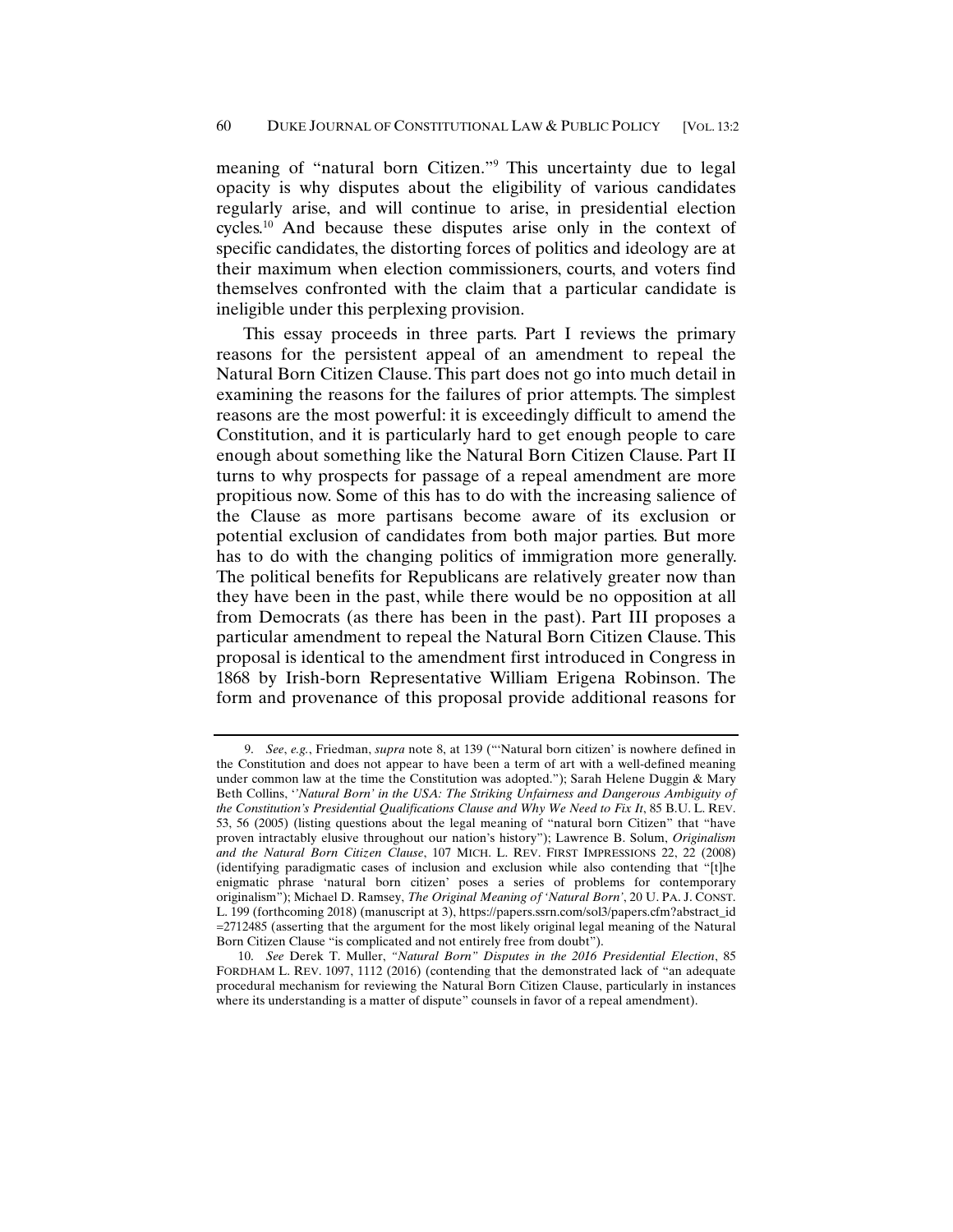the present generation of We the People to use a repeal of the Natural Born Citizen Clause to reclaim responsibility for our Constitution.

It takes strenuous effort and resolute political will to achieve amendment under Article V. The bad news is that the difficulty of the process prevents many beneficial changes from being made. But the good news is that any proposed amendment that can make it through the process must enjoy wide popular support. Especially in a time of deep partisan divisions, the pursuit of such an object is not only eligible in its own right but also because the process of undertaking the effort holds the promise of mending at least a small part of our civic fabric. And this is the right kind of constitutional change to make, one that brings our fundamental law into line with our fundamental commitments. In America, we do not have two classes of citizenship, just one. It is time to repeal the Natural Born Citizen Clause.

#### I. REASONS BEHIND PRIOR PROPOSALS

Three primary reasons have been at the foundation of the prior proposed amendments.11 First, the Natural Born Citizen Clause is unjustifiably exclusionary. Second, its meaning is uncertain and this uncertainty imposes unnecessary economic and political costs. Third, amending the Constitution to include naturalized citizens among those eligible to be President is good politics. Let us consider each of these in a little more detail.

#### *A. Unjustified Exclusion of Millions*

The Natural Born Citizen Clause plainly excludes millions of naturalized American citizens who would otherwise be eligible for the presidency. This exclusion affects individuals across the political spectrum—Republicans such as Elaine Chao and Arnold Schwarzenegger, and Democrats such as Jennifer Granholm and Madeline Albright.

There is no good reason for this categorical exclusion. The Natural Born Citizen Clause was once thought to protect against foreign influence and guarantee personal allegiance. But natural born citizens

 <sup>11.</sup> These reasons are in addition to the motivations of individual Congressmen and Senators specific to their time and place, such as the desire to help a particular potential candidate of their party who would otherwise be excluded' or to champion an unfairly treated immigrant group, for example.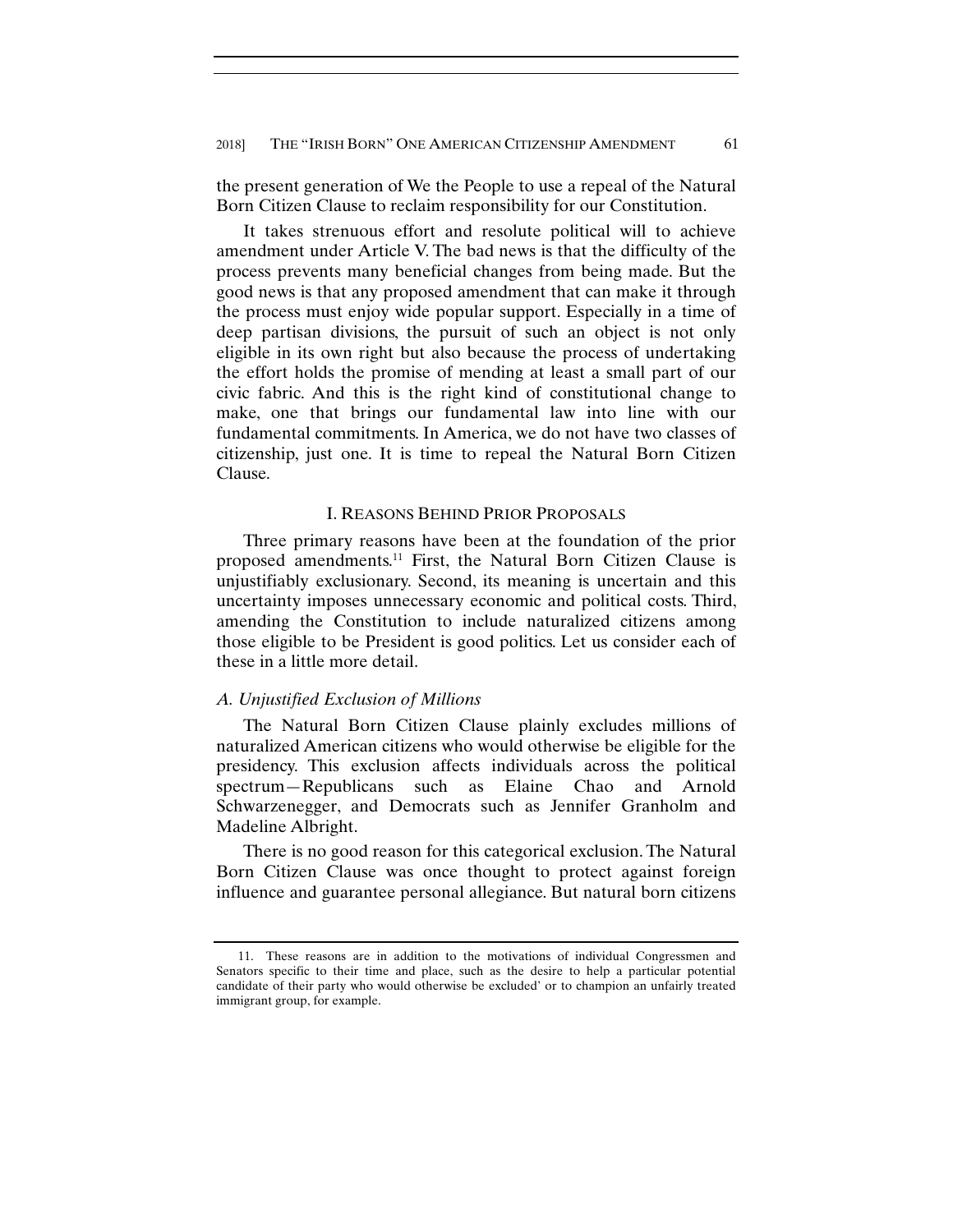can be influenced by foreign governments, and foreign-born citizens can have more allegiance than the natural born. Blanket birth-based exclusion is an extraordinarily weak way to account for allegiance. We should trust voters to discern what matters when it matters. The existing eligibility requirement makes everything hinge on circumstances at birth. But how someone has lived matters more for presidential fitness than where and to whom that person was born.

Consider, for example, the contrast between (a) someone who acquired citizenship through birth on U.S. soil to foreign parents and then lived the rest of his life abroad and (b) someone who acquired citizenship through naturalization after being brought to the United States as a baby and then lived the rest of her life here. The lifelong American (except for a few months around birth) would have more allegiance than the lifelong foreigner (except for a few months around birth). Yet the lifelong American would be ineligible for the presidency because she is not a "natural born Citizen."

Obviously, some amount of time in the United States should be required of candidates for President. To serve in the House of Representatives, one must have been a citizen for seven years;<sup>12</sup> to serve in the Senate, one must have been a citizen for nine years.<sup>13</sup> Both Representatives and Senators must also, when elected, be inhabitants of the state for which they are chosen.<sup>14</sup> But a duration requirement for the Presidency can easily be addressed. As is, Article II already imposes a fourteen-year residency requirement for presidential eligibility.15 If the Natural Born Citizen Clause were eliminated, the residency requirement would still be in place, and it could be changed to a duration-of-citizenship requirement by substituting two words. In any event, there are many ways to structure a duration requirement to ensure some minimum level of expected allegiance. If the pledge of allegiance at the time of naturalization is not enough, a length-of-residency or length-of-citizenship requirement would be far more effective for ensuring allegiance than a birth-based exclusion. Yet the Natural Born Citizen Clause shuts off eligibility for millions completely and immediately at birth.

The Clause's exclusion affects everyone it excludes even if it has practical bite only for a very small number. It is no great burden not to be the President of the United States. Most of us do not care to be

 <sup>12.</sup> U.S. CONST. art. I, § 2, cl. 2.

 <sup>13.</sup> U.S. CONST. art. I, § 3, cl. 3.

 <sup>14.</sup> U.S. CONST. art. I, § 2, cl. 2; U.S. CONST. art. I, § 3, cl. 3.

 <sup>15.</sup> U.S. CONST. art. II, § 1, cl. 5.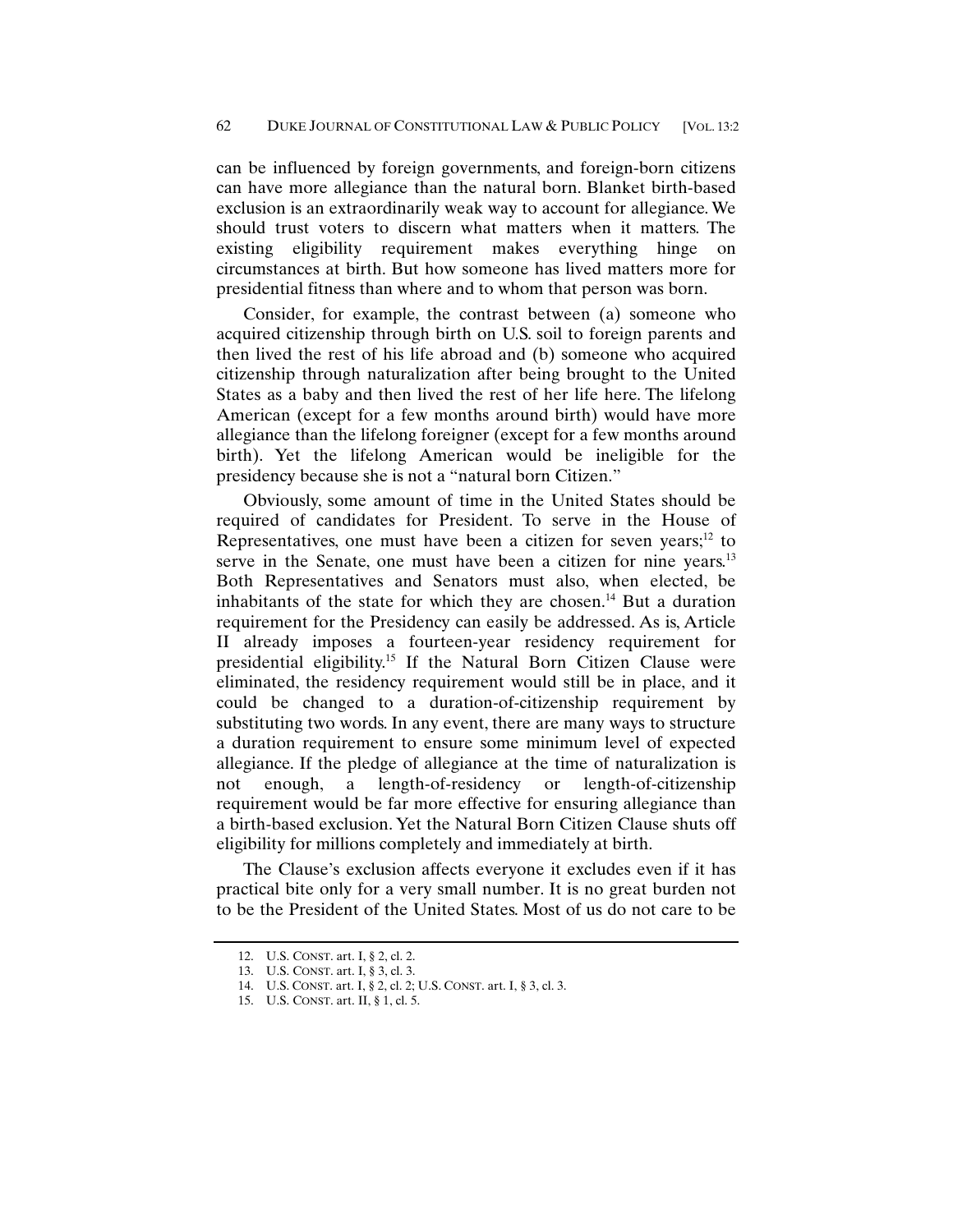President. The point, rather, is that it is degrading and discouraging to render an entire class of American citizens ineligible for the office. James Wilson—one of our most eminent Framers and one of the original Associate Justices to serve on the Supreme Court of the United States—captured this sentiment well. Arguing at the constitutional convention against a proposal to limit eligibility for the Senate, the Scottish-born Wilson spoke about legal incapacities for holding state office that he had personally experienced. These incapacities, he said, "never ceased to produce chagrin, though he assuredly did not desire & would not have accepted the offices to which they related."<sup>16</sup> The problem was not that he wanted any particular office, but that he should not have been singled out as ineligible: "To be appointed to a place may be a matter of indifference. To be incapable of being appointed, is a circumstance grating, and mortifying."17 Much has changed since Wilson spoke these words in 1787. But human nature has not.

## *B. Uncertainty and Costs for Our Political System*

Although the Natural Born Citizen Clause unquestionably excludes millions, its most visible function in practical politics is to impose uncertainty and resulting costs respecting individuals whose "natural born" status is unclear. Because those who are plainly excluded do not bother to run, those who do run are either plainly not excluded or only arguably and uncertainly so.

Some eligibility challenges are based on disputed facts, such as the "Birther" claim that Barack Obama was not born in the United States.18 But more problematic than factual uncertainty—which can more easily be addressed—is legal uncertainty. The legal meaning of "natural born Citizen" in the Constitution has never been definitively settled, and it is likely to stay unsettled because of the scattered way challenges get raised and then not finally resolved on the merits. Jurists and scholars dispute whether "natural born" refers to a territorial concept (*jus soli*), a bloodline concept (*jus sanguinis*), or some combination, and how the law incorporated into the

 <sup>16. 2</sup> MAX FARRAND, RECORDS OF THE FEDERAL CONVENTION 237 (1911).

 <sup>17.</sup> *Id.*

 <sup>18.</sup> *See, e.g.*, Lily Rothman, *This Is How the Whole Birther Thing Actually Started*, TIME (Sept. 16, 2016), http://time.com/4496792/birther-rumor-started/.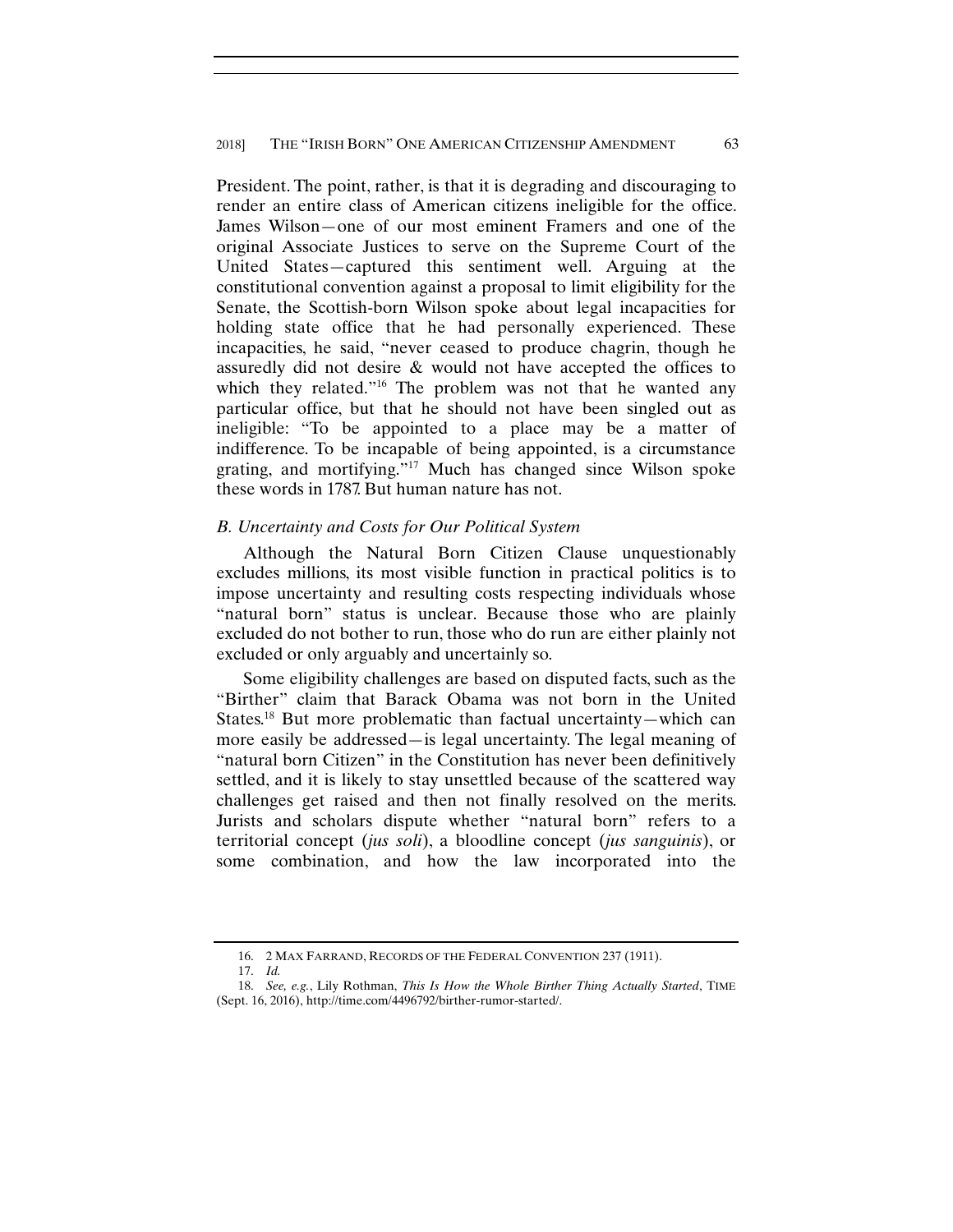Constitution—whatever it may be—interacts with legislation enacted by Congress.<sup>19</sup>

Republican Senator Ted Cruz's experiences in the 2016 presidential primary provide an illustration of the uncertain legal meaning of "natural born Citizen." By statute, Cruz has been a citizen of the United States from the time of his birth in Canada to a Cuban father and an American mother.<sup>20</sup> But it is legally uncertain whether the federal statute supplying that status is a "naturalization at birth" statute or one that makes him "natural born."21

This uncertainty imposed significant economic costs and incalculable (because unknown and unknowable) political costs. Cruz's participation in the 2016 Republican primary, for example, led to state election commission proceedings in five states (Illinois, Indiana, New Hampshire, New Jersey, and New York); lawsuits in six state courts (Florida, Hawaii, Illinois, New York, Pennsylvania, and Vermont); and lawsuits in six federal courts (Northern District of Alabama, Eastern District of Arkansas, District of New Hampshire, Eastern District of New York, Southern District of Texas (with appeal to the Fifth Circuit), and District of Utah (with appeal to the Tenth Circuit and petition for certiorari to the Supreme Court)).<sup>22</sup> These proceedings all required time and money. And these disputes did not yield a definitive resolution because they were resolved on non-merits grounds (such as lack of jurisdiction), or ended up moot or in a denial of certiorari at the Supreme Court when Cruz's candidacy was no longer viable.<sup>23</sup> All of these proceedings—for just this one unsuccessful candidacy—were a waste of time and energy that amounted to nothing lasting for the law. And that is how such

 <sup>19.</sup> *See, e.g.*, JACK MASKELL, CONG. RESEARCH SERV., QUALIFICATIONS FOR PRESIDENT AND THE "NATURAL BORN" CITIZENSHIP ELIGIBILITY REQUIREMENT 1–3 (2011).

 <sup>20.</sup> *See* Muller, *supra* note 10, at 1097.

 <sup>21.</sup> *Compare, e.g.*, Paul Clement & Neal Katyal, *On the Original Meaning of "Natural Born Citizen,"* 128 HARV. L. REV. 161, 161 (2015) (contending that a "natural born citizen" is "someone who was a U.S. citizen at birth with no need to go through a naturalization proceeding at some later time") *with, e.g.,* Einer Elhauge, *Why Ted Cruz Is Not a Natural Born Citizen Eligible to Be President and Why the Issue Is Not a Political Question* (Harvard Pub. Law Working Paper No. 16-11, 2016) (manuscript at 13), http://papers.ssrn.com/sol3/papers.cfm?abstract\_id=2748863 (describing Ted Cruz as someone who was a citizen at birth, but "only because a 'naturalization' statute so provides, rather than because he was otherwise 'natural' born").

 <sup>22.</sup> Derek T. Muller, *Status of Pending "Natural Born Citizen" Challenges and Litigation in 2016 Presidential Election*, EXCESS OF DEMOCRACY (Mar. 18, 2018, 10:50 PM), http://excessofdemocracy.com/blog/2016/2/status-of-pending-natural-born-citizen-challengesand-litigation-in-2016-presidential-election.

 <sup>23.</sup> *Id.*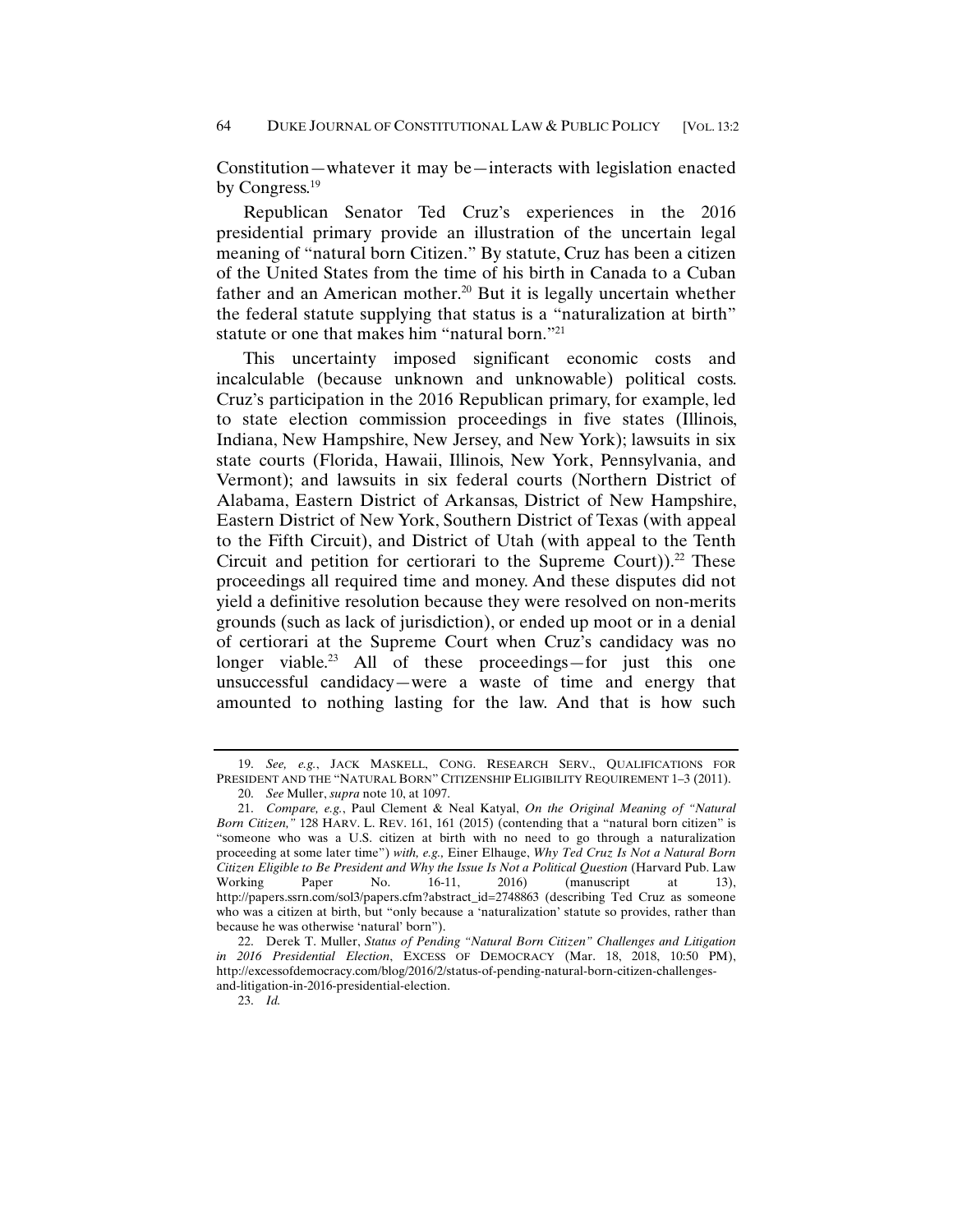proceedings have consistently cashed out over time. Nobody who has paid attention to this status quo can defend it.

#### *C. Good Politics for Amendment Supporters*

Whether a politician should propose or support a constitutional amendment is entirely discretionary. That so many politicians from across the political spectrum and over time have exercised their discretion to propose elimination of the Natural Born Citizen Clause is prima facie evidence that doing so is good politics for the proponents.

And that makes perfect sense. Proposed constitutional amendments can carry significant political benefits even if they fail to get enacted.24 They are, for example, vehicles for building movements, promoting deliberation, and expressing dissent—and can have effects that radiate outward simply by being on the agenda.<sup>25</sup> More particularly, an amendment that would expand eligibility for office would be consistent in spirit with the Fifteenth, Nineteenth, and Twenty-Sixth amendments that expanded the right to vote based on race, sex, and age.<sup>26</sup> To have been successfully enacted, these amendments had to have garnered ratifying majorities in threefourths of the states. Putting the Fifteenth Amendment aside because of the politics of Reconstruction, the success of the Nineteenth and Twenty-Sixth Amendments is strong evidence of the political support that citizenship-enhancing amendments like a repeal of the Natural Born Citizen Clause could gain.

From a political framing perspective, repeal of the Natural Born Citizen Clause is most easily analogized to the Twenty-Sixth Amendment. That Amendment extended the right to vote to those

 <sup>24.</sup> *See generally* ROGER C. HARTLEY, HOW FAILED ATTEMPTS TO AMEND THE CONSTITUTION MOBILIZE POLITICAL CHANGE (2017).

 <sup>25.</sup> *Id.* at 6.

 <sup>26.</sup> U.S. CONST. amends. XV, XIX, XXVI. *Cf.* AMAR, *supra* note 7, at 454–55 ("[A] rule widening presidential eligibility would not only vindicate the Founders' general principles of immigrant equality but also nicely fit the trajectory of post-Founding amendments. By treating naturalized citizens as the full equals of natural-born citizens, and by allowing a person of obvious merit to overcome a legal impediment created merely because he or she was born in the wrong place at the wrong time or to the wrong parents, the proposed amendment would widen and deepen the grand principle of birth equality at the heart of the Fourteenth Amendment. By making a new class of Americans eligible to be president, the proposed amendment would also echo and extend the spirit of the Fifteenth and Nineteenth Amendments, which entitled blacks and women not merely to vote on equal terms on Election Day but also to be voted for on equal terms and to vote and veto equally in matters of governance.").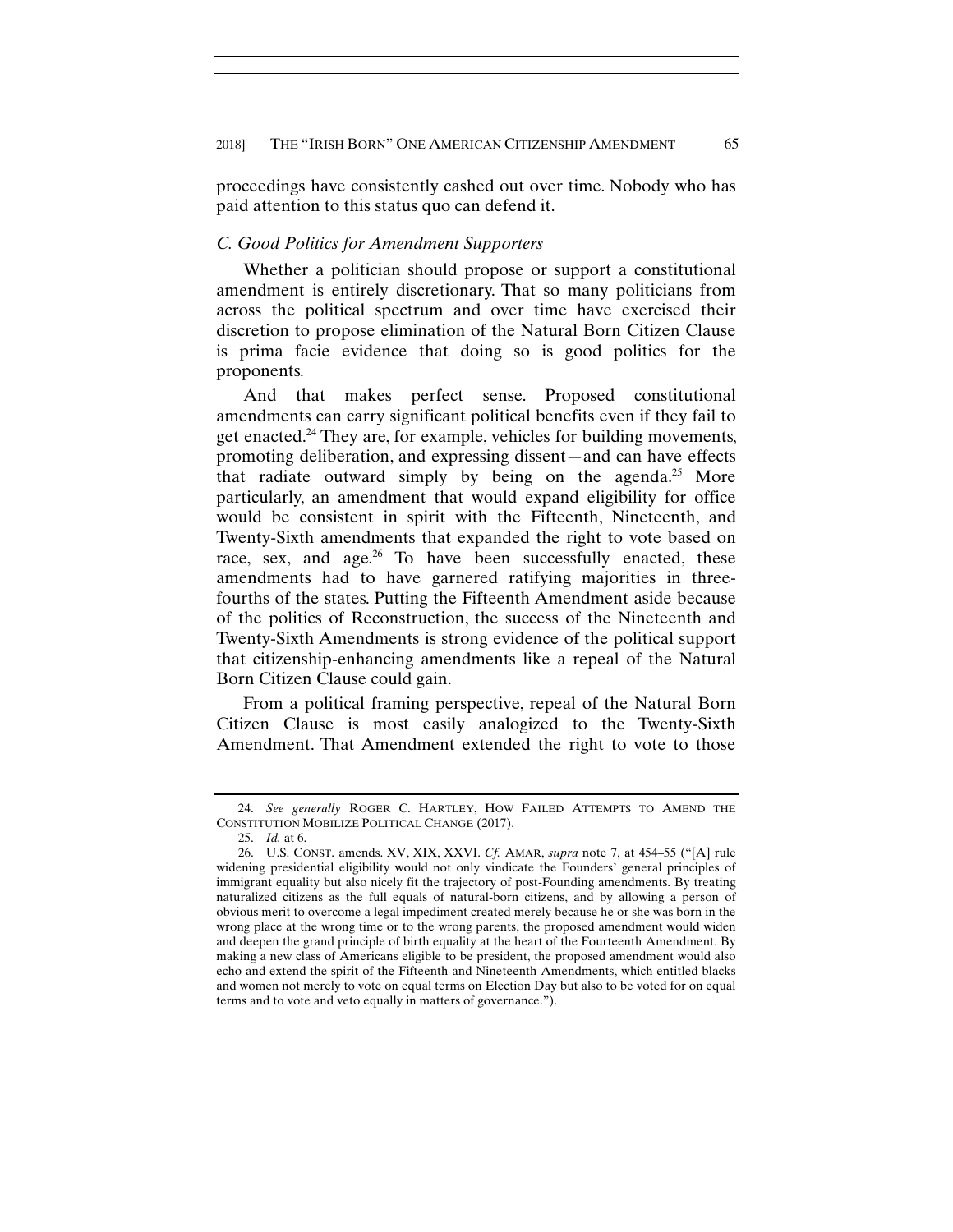eighteen years and older, eliminating state rules that set a higher minimum voting age.<sup>27</sup> A potent argument for the Twenty-Sixth Amendment—enacted in the shadow of the Vietnam War—was that those old enough to die fighting for the country should not be excluded by their relative youth from being full voting members of the nation.28 An argument of this sort in connection with proposed repeal of the Natural Born Citizen Clause emerged in the wake of our bloody Civil War in which tens of thousands of foreign-born American citizens (predominantly Irish and German) had been killed or wounded.29 Those loyal enough to put their life on the line for the country are loyal enough to put themselves forward for consideration by their fellow citizens for the presidency.

#### II. HOW PROSPECTS FOR AMENDMENT HAVE IMPROVED

If repeal of the Natural Born Citizen Clause is good politics, then why has it not happened already? Obvious constitutional, cultural, and political challenges confront any proposal to repeal the Natural Born Citizen Clause. But due to the changing politics of immigration, it is now reasonable to believe that repeal of the Natural Born Citizen Clause is imminently achievable.

#### *A. Obstacles*

The Constitution of the United States is notoriously difficult to amend. Article V requires that amendments originate either from a two-thirds vote of both houses of Congress or from a convention of the States called upon application of two-thirds of them.<sup>30</sup> Any amendment proposals that emerge from Congress or a convention must then be ratified by three-quarters of the states to become law.<sup>31</sup>

 <sup>27.</sup> U.S. CONST. amend. XXVI, § 1.

 <sup>28.</sup> *See* Jenny Diamond Cheng, Uncovering the Twenty-Sixth Amendment (2008) (unpublished Ph.D. dissertation, University of Michigan) (manuscript at 31), https://deepblue. lib.umich.edu/bitstream/handle/2027.42/58431/jdiamond\_1.pdf ("When the Senate debated the eighteen-year-old voting amendment in March 1970, Senator Warren Magnuson (D-WA) declared that military service was still 'the most potent argument we can think of,' that 'if a man is old enough to fight for his country, to bleed and die and serve for his country, he or she is old enough to have a say in how this country is governed.'").

 <sup>29.</sup> *Cf.* CHRISTIAN G. SAMITO, BECOMING AMERICAN UNDER FIRE: IRISH AMERICANS, AFRICAN AMERICANS, AND THE POLITICS OF CITIZENSHIP DURING THE CIVIL WAR ERA 186 (2009) (suggesting that the addition of "naturalized" to section 1 of the Fourteenth Amendment may have been "uncontroversial and thus unnoticed" because of the "military service of Irish American and German American soldiers, as well as the understanding that if ex-slaves could comprise citizens so also must naturalized Americans").

 <sup>30.</sup> U.S. CONST. art. V.

 <sup>31.</sup> *Id.*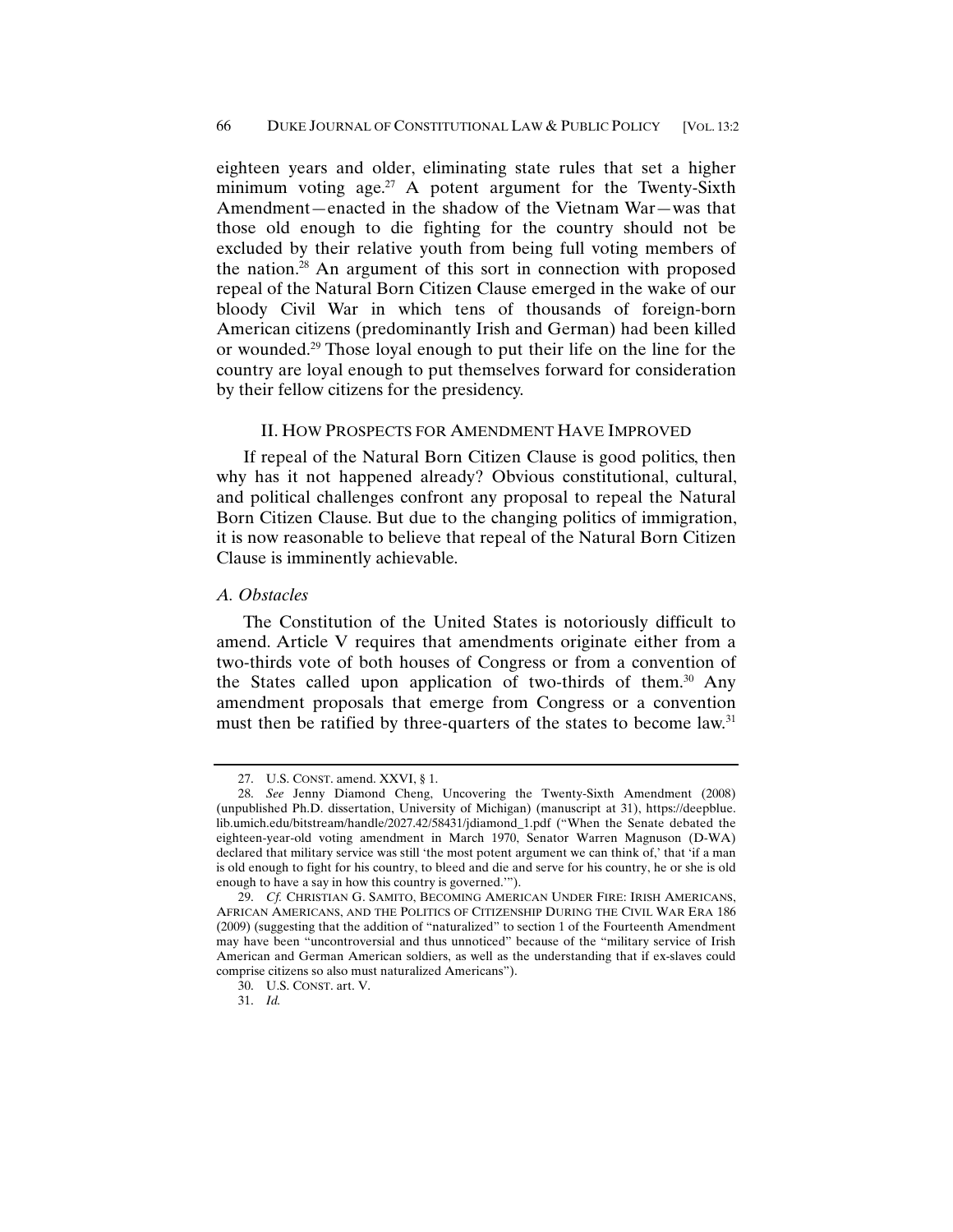Given the difficulty of this process, many proposed amendments that make for good politics cannot be enacted. $32$ 

Perhaps even more powerful than the formal obstacle of Article V's amendment process is our amendment culture—"the set of shared attitudes about the desirability of amendment, independent of the substantive issue under consideration and the degree of pressure for change."33 This set of attitudes provides a "baseline level of resistance to formal constitutional change," such that the difficulty of amendment can be greater or lesser even under identical institutional arrangements.34 Our current amendment culture in the United States makes amendment difficult by layering constitutional veneration over a general status quo bias. This culture can change, but the state of that culture for the last several decades should not be ignored when considering obstacles to amendment.

A final obstacle to repeal of the Natural Born Citizen Clause has been a lack of political will. Structural considerations like eligibility requirements for office do not excite people much in the abstract. But if individuals start paying attention to the Natural Born Citizen Clause because it blocks or could block a specific favored candidate, any proposed amendment effort would likely become colored with a partisan tint. That coloration would certainly diminish, and possibly destroy, the amendment's prospect for super-majority support in Congress and across the States.

So why try again? What reason is there to think that things will turn out any better today or tomorrow than the thirty-plus tries in all

 <sup>32. &</sup>quot;During the approximately 225 years since the Constitution's ratification, members of Congress have introduced roughly twelve thousand proposals to amend the Constitution. . . . Members of Congress introduce nearly two hundred constitutional amendment proposals annually." HARTLEY, *supra* note 24, at 2.

Between 1789 and 1991, the U.S. Constitution was amended 26 times for a rate of 0.13 (26 amendments divided by 202 years equals 0.13 amendments per year). As of 1991, the fifty state constitutions had been in effect for an average of 95 years, and had been amended a total of 5,845 times, or an average of 117 amendments per state. This produces an average amendment rate of 1.23 for the states (117 amendments per state divided by the 95 years the average state constitution has been in effect). The state rate of amendment is (1.23) is thus about 9.5 times the national rate (.13).

DONALD S. LUTZ, *Toward a Theory of Constitutional Amendment*, *in* RESPONDING TO IMPERFECTION: THE THEORY AND PRACTICE OF CONSTITUTIONAL AMENDMENT 247 (Sanford Levinson ed., 1995).

 <sup>33.</sup> Tom Ginsburg & James Melton, *Does the Constitutional Amendment Rule Matter at All? Amendment Cultures and the Challenges of Measuring Amendment Difficulty*, 13 INT'L J. OF CONST. L. 686, 699 (2015).

 <sup>34.</sup> *Id.*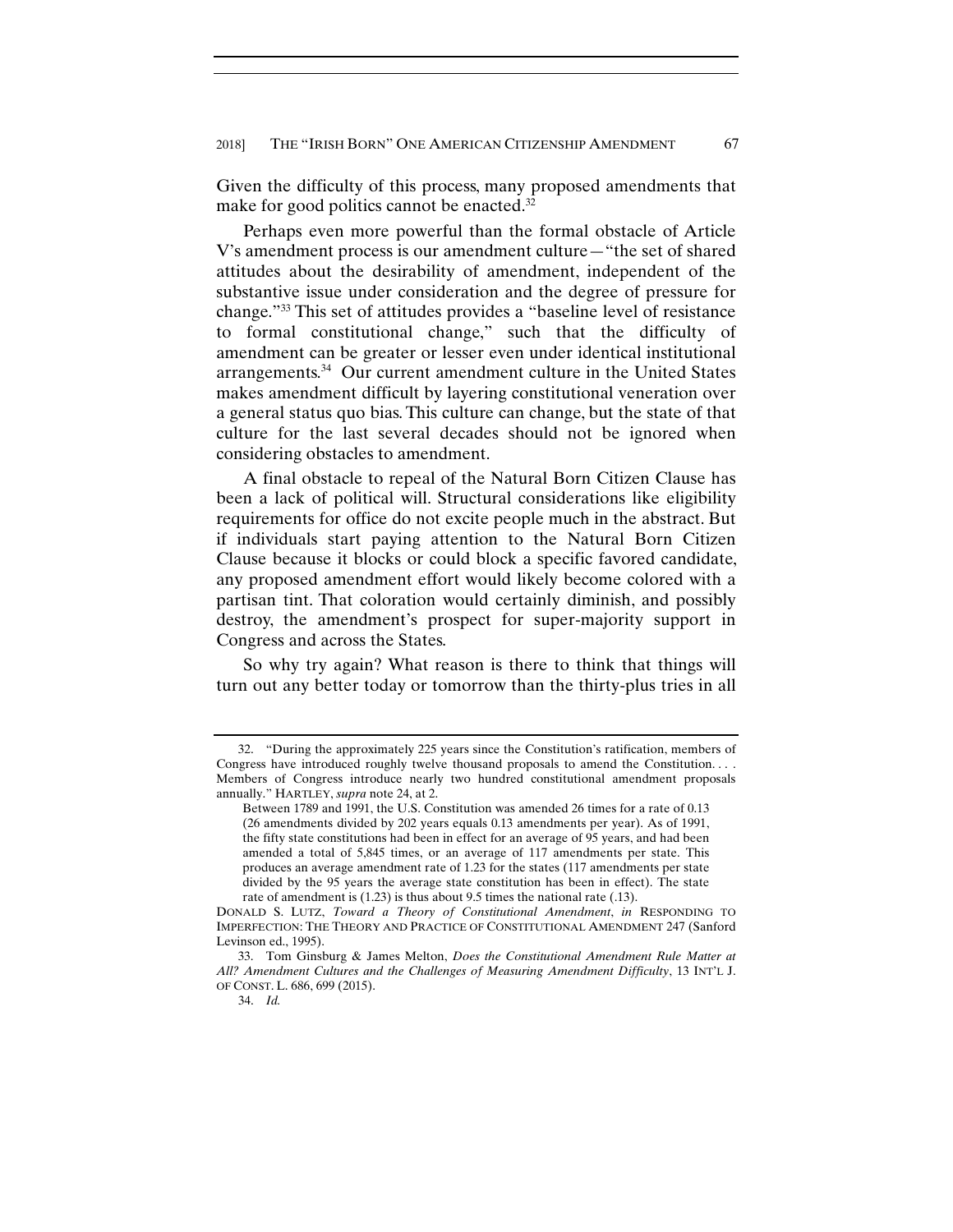our yesterdays? The short answer is that the politics of immigration have changed. These changes have created circumstances in which astute political actors can advance their political careers through championing repeal of the Natural Born Citizen Clause.

## *B. The Politics of Division*

The most important political development that has elevated the likelihood of enacting an amendment to repeal the Natural Born Citizen Clause has been the increased attention paid to " blood and soil" white nationalism. Although white nationalists occupy a fringe of American public life, the public profile of such individuals has increased in the past couple of years. $35$  In such an environment, support for repeal of the Natural Born Citizen Clause can serve as a costless and highly visible symbol for a politician to show that he is not one of "them"—one of those "blood and soil" white nationalist bad guys.

One way that American politics works today is through identifying a new enemy to vanquish in the name of progress. The Natural Born Citizen Clause has been with us from the beginning. But the idea that birth determines allegiance will find few political mouthpieces these days because of the guilt by association enabled by the increased visibility of "blood and soil" white nationalists.

Politicians may not harbor strong sentiments one way or the other about the Natural Born Citizen Clause, but very few want to make themselves vulnerable to guilt by association. And supporting this simple improvement in the law provides an easy inoculation against the virulent accusation of being anti-immigrant.

None of the foregoing is intended to equate opposition to amendment of the Natural Born Citizen Clause with anti-immigrant opposition. That is a false and unfair equation because there are good and honorable reasons to maintain the constitutional status quo. One might, for example, wish to reserve constitutional amendments for substantial problems such as those that might arise from gross judicial misinterpretations of the Constitution. Or one might be suspicious that the real agenda behind an amendment proposal is not to get the amendment passed but to score political points or build a movement

 <sup>35.</sup> After neo-Nazis and white nationalists descended on Charlottesville for protests that turned violent, for example, President Trump's rhetoric in connection with those protests became a source of intense media interest. *See, e.g.*, Michael D. Shear & Maggie Haberman, *Trump Again Says Two Sides at Fault in Rally Violence*, N.Y. TIMES, Aug. 16, 2017, at A1.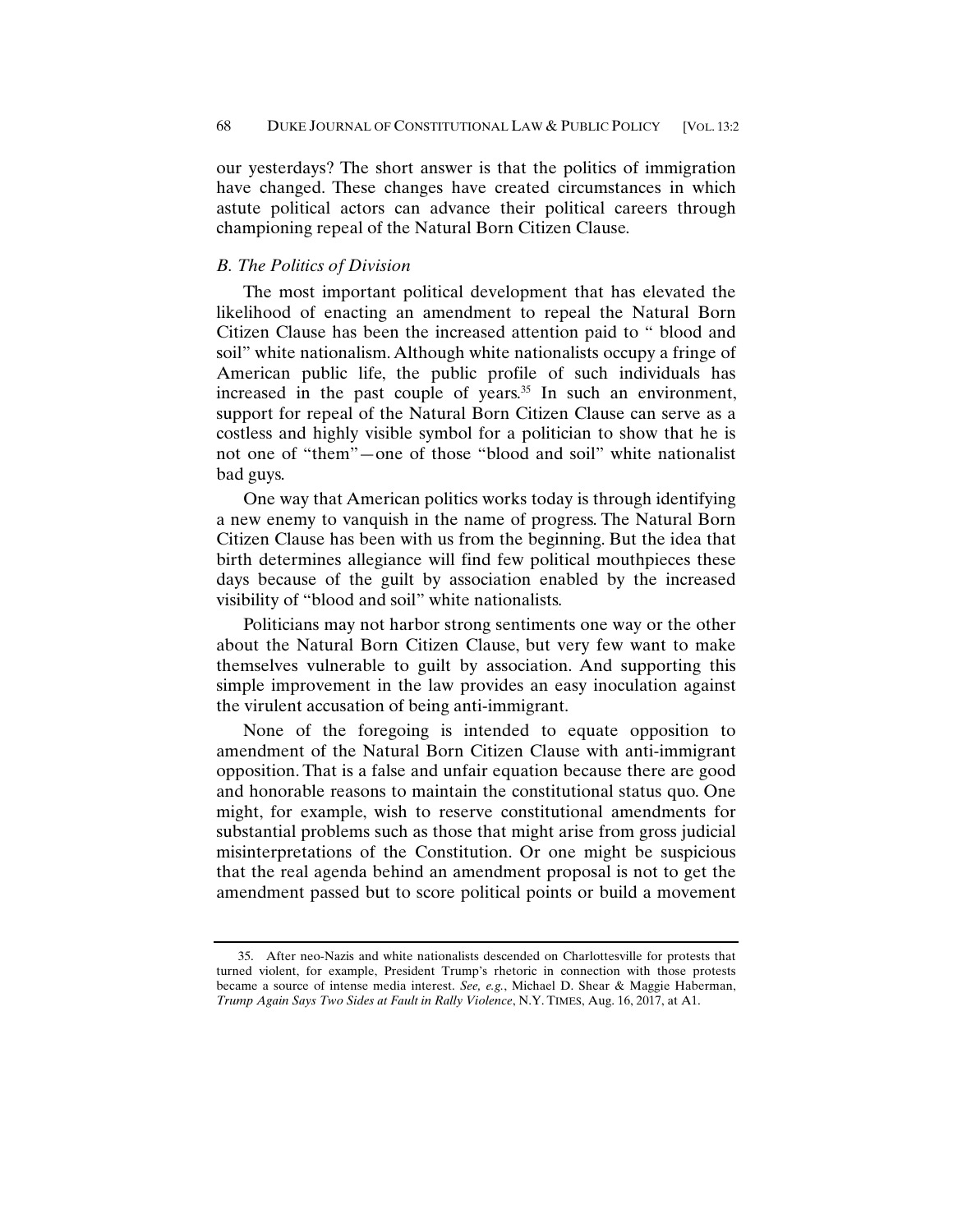for some other end through the process. Whatever reasons one might have for opposing repeal of the Natural Born Citizen Clause, though, they would still have to be very strongly held for anyone worried that opposition could make the "anti-immigrant" charge stick.

## *C. The Politics of Addition*

There is a less wedge-driven way of thinking about how the changed politics of immigration have improved the prospects for a repeal of the Natural Born Citizen Clause, namely, via the politics of addition. Some politicians' personal brands are built around identities as thoughtful problem solvers. These politicians should be attracted to any proposal that reasonably aspires to achieve ratification in threefourths of the states. Aiming for that level of assent offers an opportunity in the politics of addition, giving voters who value compromise and bipartisanship a reason to accept one's bona fides for this style of politics.

Once one acknowledges that we do not have a perfect Constitution, someone who practices the politics of addition sees in the constitutional amendment process a reason to identify and to correct constitutional imperfections that might not otherwise be salient. A proposed amendment cannot be too obvious, or else there would be little credit to be had for identifying and championing it. But it cannot be too obscure or trivial, either, or else there would be little expected gain from an investment of one's political capital in advancing it. The amendment must be of a sort that does not have overwhelming support already, but that would and could merit such support if advanced effectively enough.

Repeal of the Natural Born Citizen Clause satisfies these conditions. There has not been any recent polling on an amendment of this sort, which is just as well for amendment supporters who would prefer to frame the narrative around an amendment before dialing people up for their opinions. Our constitutional amendment culture as it is now inclines people toward a default "no" on any proposed constitutional amendment. But there has likely been a major shift among Democrats and Democrat-leaning independents.

The most recent push for opening up the presidency to naturalized citizens came in 2004. Republican Senator Orrin Hatch of Utah proposed an "Equal Opportunity to Govern Amendment," which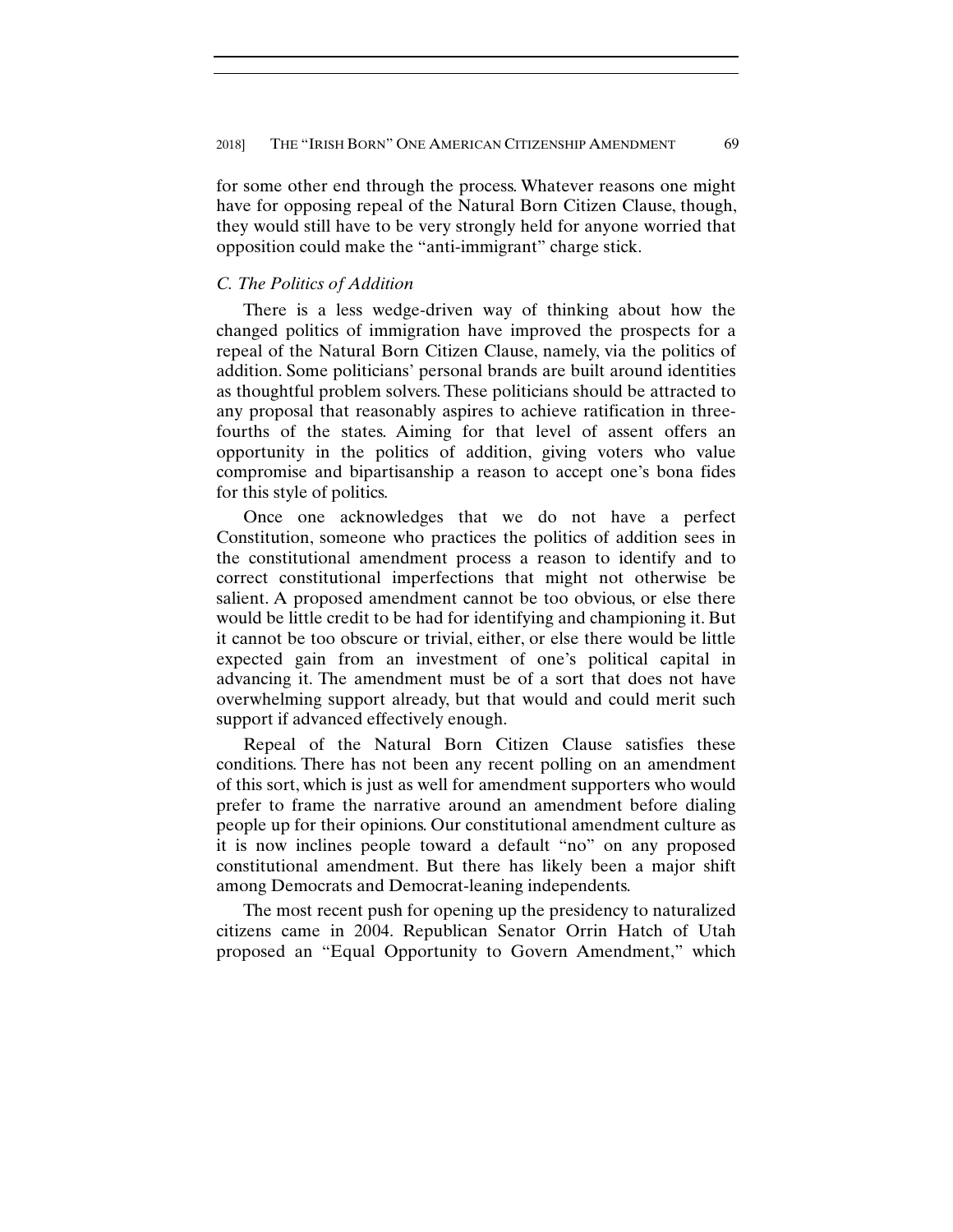would have lifted the "natural born Citizen" requirement for naturalized citizens after twenty years of American citizenship.36 Similar proposals were proposed in the House, one with a Democrat as sponsor.37 These proposed amendments were not only supported but also opposed by members of both parties. Democrat Senator Dianne Feinstein of California, for example, opposed changing the Natural Born Citizen Clause.<sup>38</sup> "I don't think it is unfair to say the president of the United States should be a native-born citizen," Feinstein said.<sup>39</sup> "Your allegiance is driven by your birth."<sup>40</sup>

That was then. No Democrat in public office today (including Senator Feinstein herself) would make such a statement now. That is how much the politics have changed.

That Democrats as a cohesive bloc would likely support repeal of the Natural Born Citizen Clause is precisely why the initiative for repeal must come from Republican circles if it is to succeed. A repeal amendment championed by the entire Democratic party might not be taken seriously on its own terms but instead viewed as a play for "the immigrant vote."

Any politicians who propose a repeal amendment of this sort would obviously be doing so based on calculations about popularity and votes. But even though Republicans could be attacked as opportunistic, the proposal would likely be viewed as clever and refreshing rather than soft or devious. The merits of eliminating the "natural born Citizen" eligibility requirement should be sufficiently attractive to Democrats on the merits (and the political downside for Democrats of opposing repeal so great) that Republican championship of the amendment should not prevent Democrats from supporting it.

Would enough Republicans champion an amendment of this sort? The answer will not be known until there is another try. But given the Republican support last time and the political imperative to separate oneself from "blood and soil" white nationalism, widespread Republican support is a reasonable prospect even without considering

 <sup>36.</sup> S.J. Res. 15, 108th Cong. (2003).

 <sup>37.</sup> *See, e.g.*, Opinion, *A Foreign-Born President*, N.Y. TIMES, Oct. 26, 2004 ("A diverse Capitol Hill coalition—including Senator Orrin Hatch, a Republican, and Representative Barney Frank, a Democrat—is seeking to amend the Constitution to give naturalized citizens in the United States the right to take their political ambitions all the way to the Oval Office.").

 <sup>38.</sup> *See* Martin Kasindorf, *Should the Constitution be amended for Arnold?*, USA TODAY, Dec. 2, 2004.

 <sup>39.</sup> *Id.* (quoting Sen. Feinstein).

 <sup>40.</sup> *Id.* (quoting Sen. Feinstein).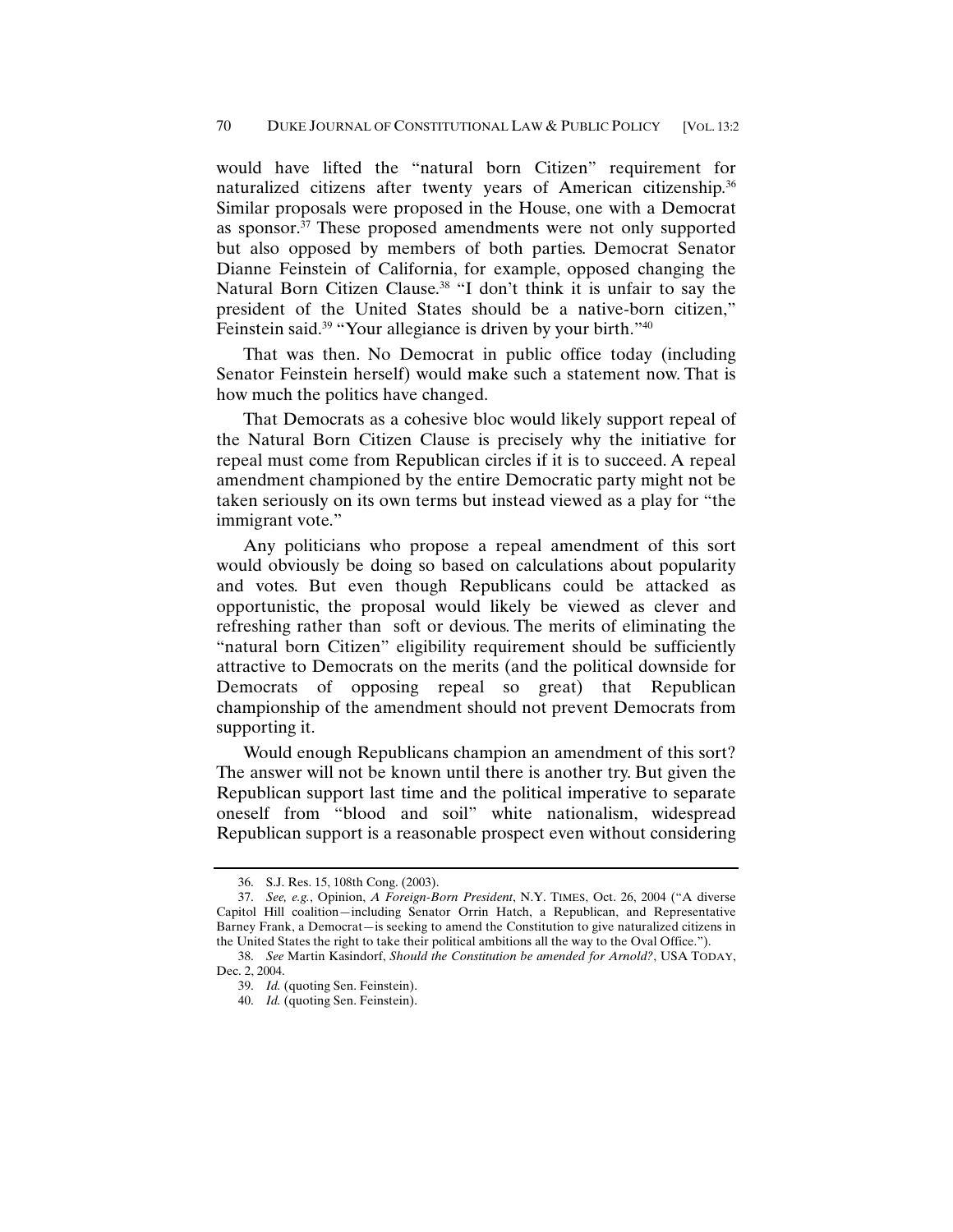the politics of addition. The case becomes even stronger when one considers that naturalized citizens make up approximately 8.8% of the voting-age population in the United States.<sup>41</sup> In the  $2014$ congressional elections, over 19 million naturalized citizens were eligible to cast a vote.42 Naturalized citizens have historically registered and voted at a lower rate than U.S-born citizens.<sup>43</sup> But in the 2016 presidential election, the number of naturalized citizen voters increased from 9.3 million in 2012 to 10.8 million (a 16% increase), and the turnout rate of naturalized Hispanic and Asian voters was higher than for the U.S. born.<sup>44</sup> The impact of changes such as these will vary from state to state, but these changes cannot be ignored in a state like Virginia, where 39% of recently naturalized citizens are Asian American, Native Hawaiian, and Pacific Islanders, and  $24\%$  are Latino.<sup>45</sup>

Support for an amendment that removes an important symbolic burden on naturalized citizens provides an easy way for Republican politicians to earn these voters' support. Such support also validates the positive stance toward naturalized immigrants that even Republicans with the strongest reputations for being a "hard liner" on illegal immigration have adopted at naturalization ceremonies. Representative Steven King, for example, expressed admiration for new American citizens when speaking at their naturalization ceremony and told them that "You are as much of an American as the president of the United States."46 Just about any other congressman

 <sup>41.</sup> *See* MANUEL PASTOR, JUSTIN SCOGGINS & MAGALY N. LÓPEZ, CTR. FOR THE STUDY OF IMMIGRANT INTEGRATION (CSII),UNIV. OF S. CAL., ROCK THE (NATURALIZED) VOTE II, app. A tbl. 1 (Sept. 2016), http://dornsife.usc.edu/assets/sites/731/docs/rtnv2016\_report \_final\_v4.pdf.

 <sup>42.</sup> *See* THOM FILE, U.S. CENSUS BUREAU, ECON. & STATISTICS ADMIN., WHO VOTES? CONGRESSIONAL ELECTIONS AND THE AMERICAN ELECTORATE: 1974-2014 6 tbl. 2 (July 2015), https://www.census.gov/content/dam/Census/library/publications/2015/demo/p20-577.pdf.

 <sup>43.</sup> Pastor, Scoggins & López, *supra* note 41, at 4–5.

 <sup>44.</sup> Jens Manuel Krogstad & Mark Hugo Lopez, *Black Voter Turnout Fell in 2016, Even as a Record Number of Americans Cast Ballots*, PEW RES. CTR. (May 12, 2017), http://www.pewresearch.org/fact-tank/2017/05/12/black-voter-turnout-fell-in-2016-even-as-arecord-number-of-americans-cast-ballots/.

 <sup>45.</sup> *Id.*

 <sup>46.</sup> Kirby Kauffman, *King Shares Personal Story During Sioux City Naturalization Ceremony*, SIOUX CITY J. (Mar. 7, 2015), http://siouxcityjournal.com/news/king-shares-personalstory-during-sioux-city-naturalization-ceremony/article\_4bd79240-0f2f-593c-831d-

<sup>09</sup>f84c2ac8be.html; *see also* Robynn Tysver, *A Fierce Foe of Illegal Immigration, Steve King Praises Those Using Legal Route*, OMAHA WORLD HERALD (Mar. 7, 2015) ("King said attending naturalization ceremonies was one of his greatest legislative duties, along with awarding medals to soldiers and veterans. People who follow the law and come to this country are motivated to succeed, he said.").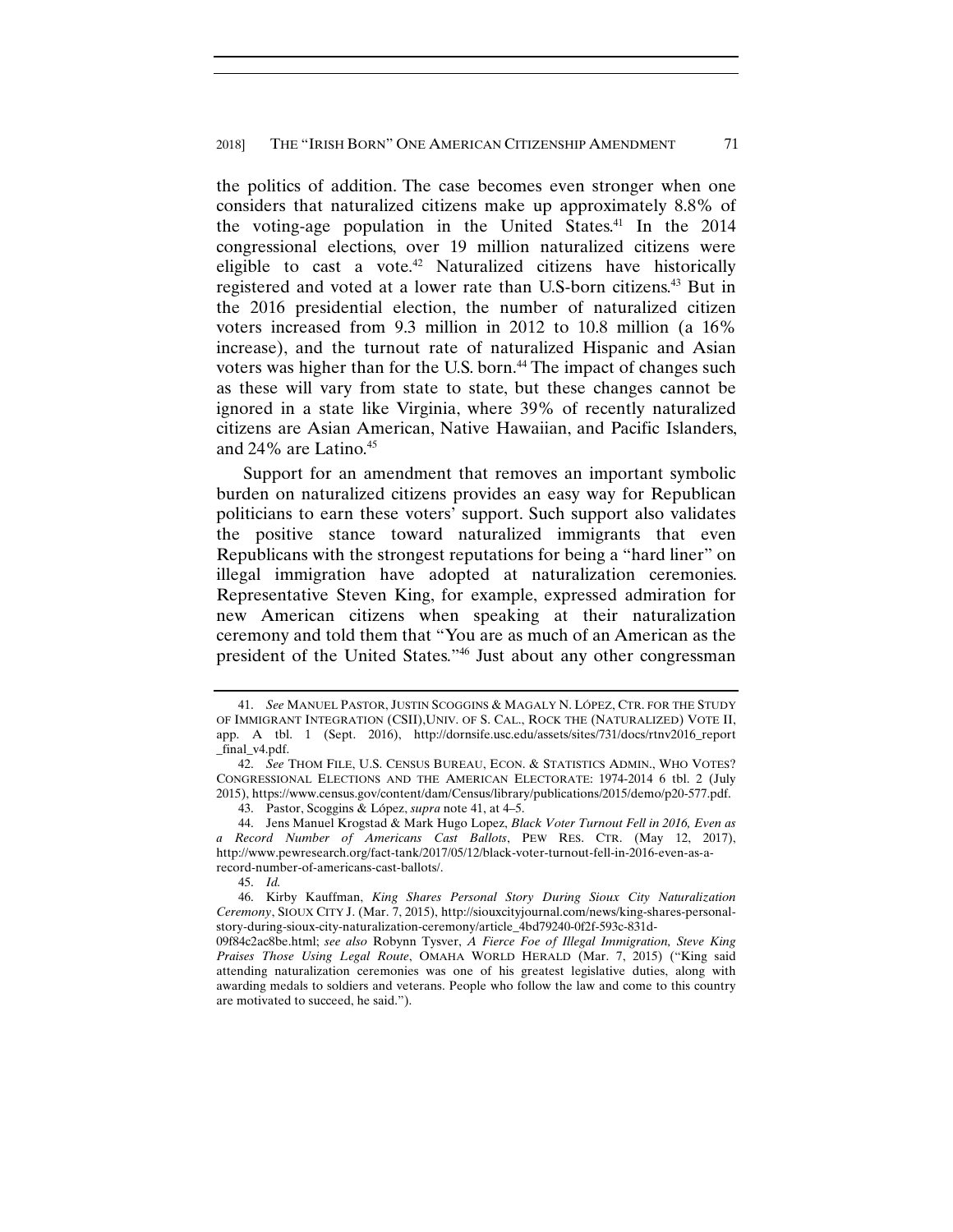who has spoken at a naturalization ceremony, whether Republican or Democrat, has made similar statements. A natural place to begin organizing and shoring up Republican support, then, would be the systematic collection and organization of such statements. Even those most cynical about politicians meaning what they say might find that this issue is one on which it is not too difficult to bring politicians' actions in line with their words.

## III. THE "IRISH-BORN" AMENDMENT PROPOSAL AND SOME ADDITIONAL MERITS

This part considers the form and substance of a particular proposal. Inspecting a particular proposal enables us to more fully consider benefits and drawbacks.

Of all the prior amendment proposals, the one that stands out for its provenance and form in addition to its substance is the amendment proposal introduced to Congress by Representative William Erigena Robinson in 1868. Representative Robinson was himself born abroad.47 His middle name "Erigena" means "Irish born."48 And indeed he was. Robinson represented Brooklyn, New York, which at the time contained many other Irish-born American citizens.

The immediate political context for Robinson's proposal was perceived second-class citizenship for naturalized American citizens of Irish descent who had fought for the Union.49 Its introduction in 1868 shows that the problem of excluding naturalized citizens from presidential eligibility has been something people have been trying to fix for 150 years now.

On May 18, 1868, Representative Robinson introduced a resolution proposing as a constitutional amendment:

That article two, section one, subdivision four, be amended so as to read:

No person except a Citizen of the United States shall be eligible to the Office of President; neither shall any person be eligible to that Office who shall not have attained to the Age

 <sup>47.</sup> *ROBINSON, William Erigena*, BIOGRAPHICAL DIRECTORY OF THE UNITED STATES CONGRESS, http://bioguide.congress.gov/scripts/biodisplay.pl?index=R000355 (last visited (Mar. 27 2018).

 <sup>48.</sup> *John Scottus Eriugena*, STANFORD ENCYCLOPEDIA OF PHILOSOPHY (2008), https://plato.stanford.edu/entries/scottus-eriugena/.

 <sup>49.</sup> *See* SAMITO, supra note 29, at 194–216 (describing the national political climate surrounding the status of Irish naturalized citizens in the late 1860s, including a detailed discussion of expatriation rights and the Act of July 27, 1868).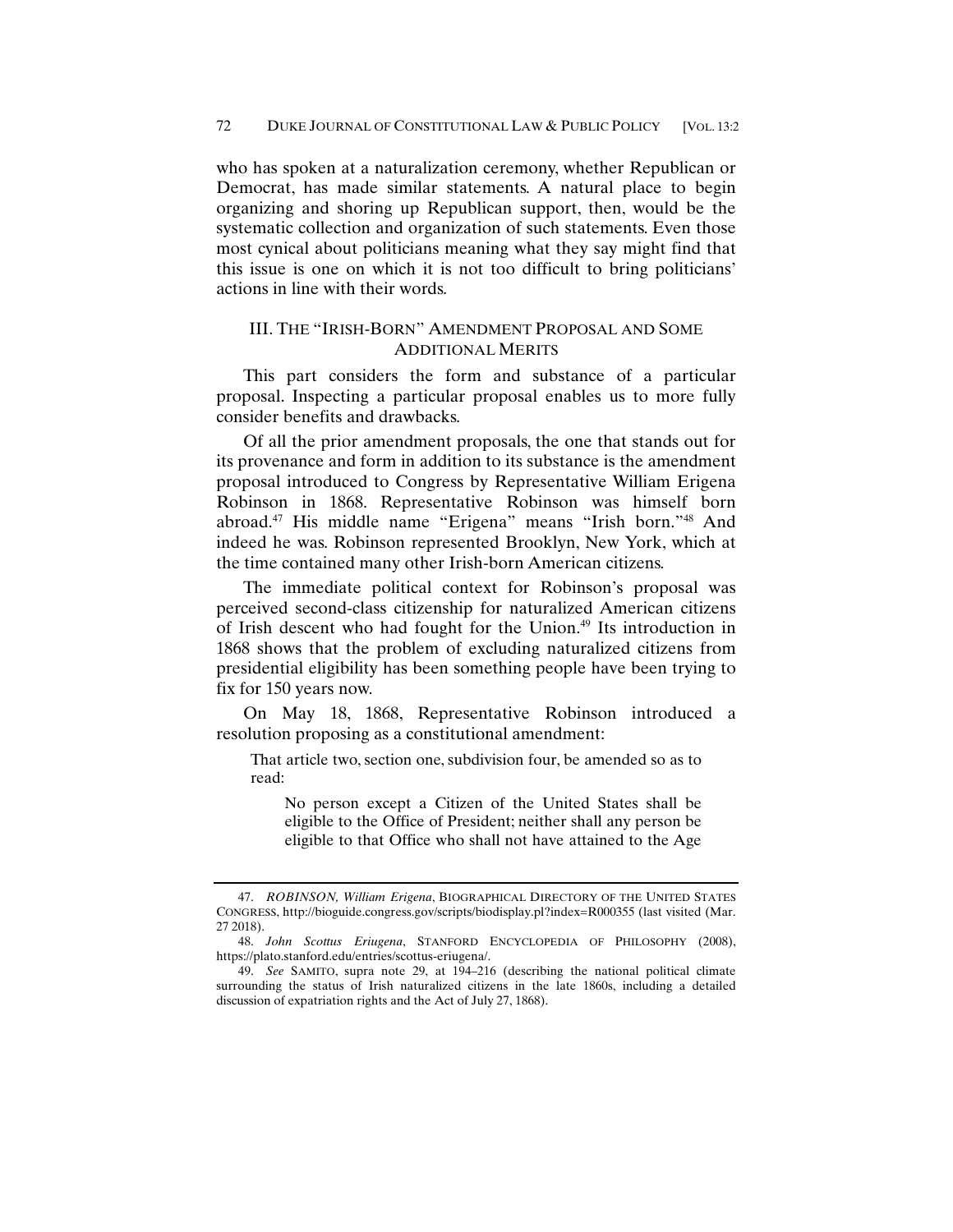of thirty five Years, and been fourteen Years a resident within the United States.<sup>50</sup>

Unlike every other constitutional amendment that has thus far been ratified, Robinson's proposed amendment would not have added any language to the Constitution. It would simply have taken out the phrase "natural born" and obsolete language making non-naturalborn citizens eligible for President if they were citizens at the time of constitutional ratification. In red-line form, the amendment would make the Constitution read: "No Person except a natural born Citizen, or a Citizen of the United States, at the time of the Adoption of this Constitution, shall be eligible to the Office of President . . . ."

This proposal has an elegance which every other proposal that apes the form of prior amendments lacks. This "change the text itself" form is how our constitutional amendments should have been done from the beginning. It is the form that James Madison preferred and that he had good reason for preferring; when Madison proposed to the First Congress the amendments that eventually became known as the Bill of Rights, he proposed interpolating the amendments' words directly into the Constitution in the place that they belonged.<sup>51</sup> This approach has the merit of making clear how the amendment modifies the language that it is amending. The First Congress's rejection of this approach in favor of a supplemental add-on approach was based on a misplaced concern about constitutional stability.<sup>52</sup> But we are not fated to make the same mistakes that those before us made.

It is also particularly fitting to change the form of amendment for a circumstance in which the problem is the presence of certain language rather than its absence. If something is in the Constitution that should not be there, then we should take it out.

 <sup>50.</sup> H.R.J. Res. 269, 40th Cong., 2d Sess. (1868), *available at* 39 CONG. GLOBE, 40th Cong., 2d Sess. 2526 (May 18, 1868).

 <sup>51.</sup> *The Congressional Register, Aug. 13, 1789*, *reprinted in*, CREATING THE BILL OF RIGHTS: THE DOCUMENTARY RECORD FROM THE FIRST FEDERAL CONGRESS 11 (Helen E. Veit, Kenneth R. Bowling & Charlene Bangs Bickford eds., 1991).

 <sup>52.</sup> The mode of amendment was first debated in Congress immediately when Congress took up proposed amendments on August 13, 1789. *See* XI DOCUMENTARY HISTORY OF THE FIRST FEDERAL CONGRESS: 1789–1791 1207–32 (1992). Representative Sherman's proposal to change the form of amendment to supplement instead of incorporation was defeated that day. But Sherman tried again on August 19, and his motion carried. *See* Edward Hartnett, *A "Uniform and Entire" Constitution; Or, What If Madison Had Won?*, 15 CONST. COMMENT. 251, 252–58 (1998) (summarizing the debates and explaining the backdrop to Madison's capitulation on the form of amendment).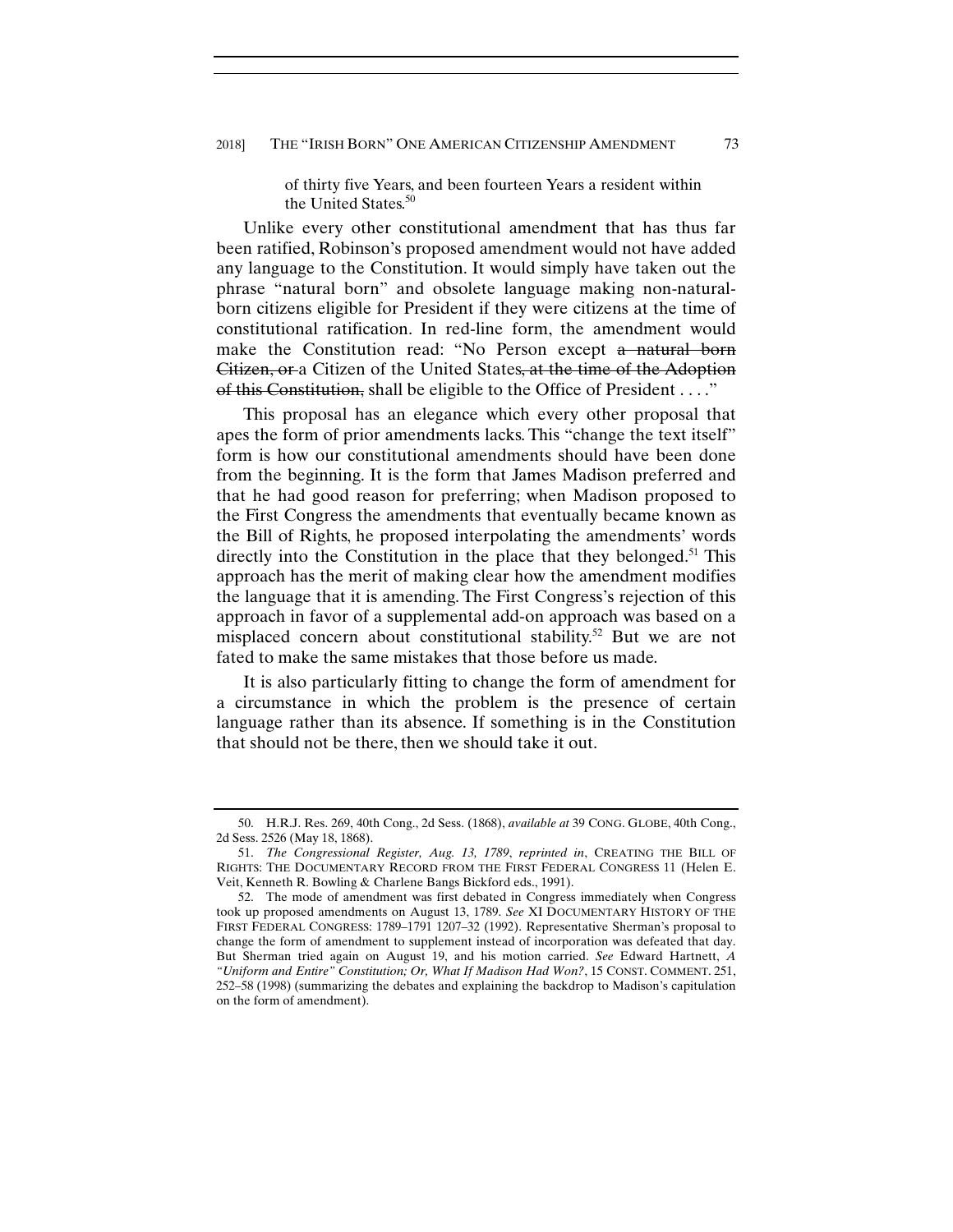One potential roadblock for the Robinson proposal is that it does not include a length-of-citizenship requirement. That contrasts with eligibility requirements for the House of Representatives (seven years of citizenship) and the Senate (nine years of citizenship). If the Robinson proposal were adopted, though, there would still be a length-of-residency requirement for the President (fourteen years). This length-of-residency requirement is probably enough to ensure that an individual is sufficiently immersed in an American way of life. But if people preferred a length-of-citizenship requirement instead, that could be easily accomplished through substituting the words "citizen of" for "resident within" the United States.

In contrast with the strikethrough of some words and the insertion of others, consider what the same proposal would look like as an added-on Twenty-Eighth Amendment: "A person who is a citizen of the United States, who has been for 14 years a citizen of the United States, and who is otherwise eligible to the Office of President, is not ineligible to the Office by reason of not being a natural born citizen of the United States." Can there really be any question of the inferiority of that form to a simple change-the-words-that-need-changing amendment?

Technical merits of this form of amendment aside, another advantage of the strike-through form of amendment is cultural. The First Congress's decision not to tinker with any of the language of the recently ratified Constitution, but instead to add language on at the end, was an early instantiation of the constitutional veneration that continues through this present day. That veneration continues to burden our constitutional amendment culture. The difficulty of formal amendment attributable to this culture serves to embolden and to legitimate informal amendments, typically via acquiescence to legislative, executive, and judicial departures from the original law of the Constitution.

Then as now, refusing to touch the language of the original ratified Constitution was a sign of insecurity. Congressmen then openly worried about the potential destabilizing effect that altering the language of the ratified Constitution could have. The decision to leave the ratified constitution's language untouched was symbolic, to be sure. But symbolism matters in the life of a nation.

It is fitting that repeal of the Natural Born Citizen Clause be used to reject the idea of a ratified Constitution that cannot be admitted to be imperfect. For all but a very small number of naturalized citizens, the presence of the Natural Born Citizen Clause is of just symbolic